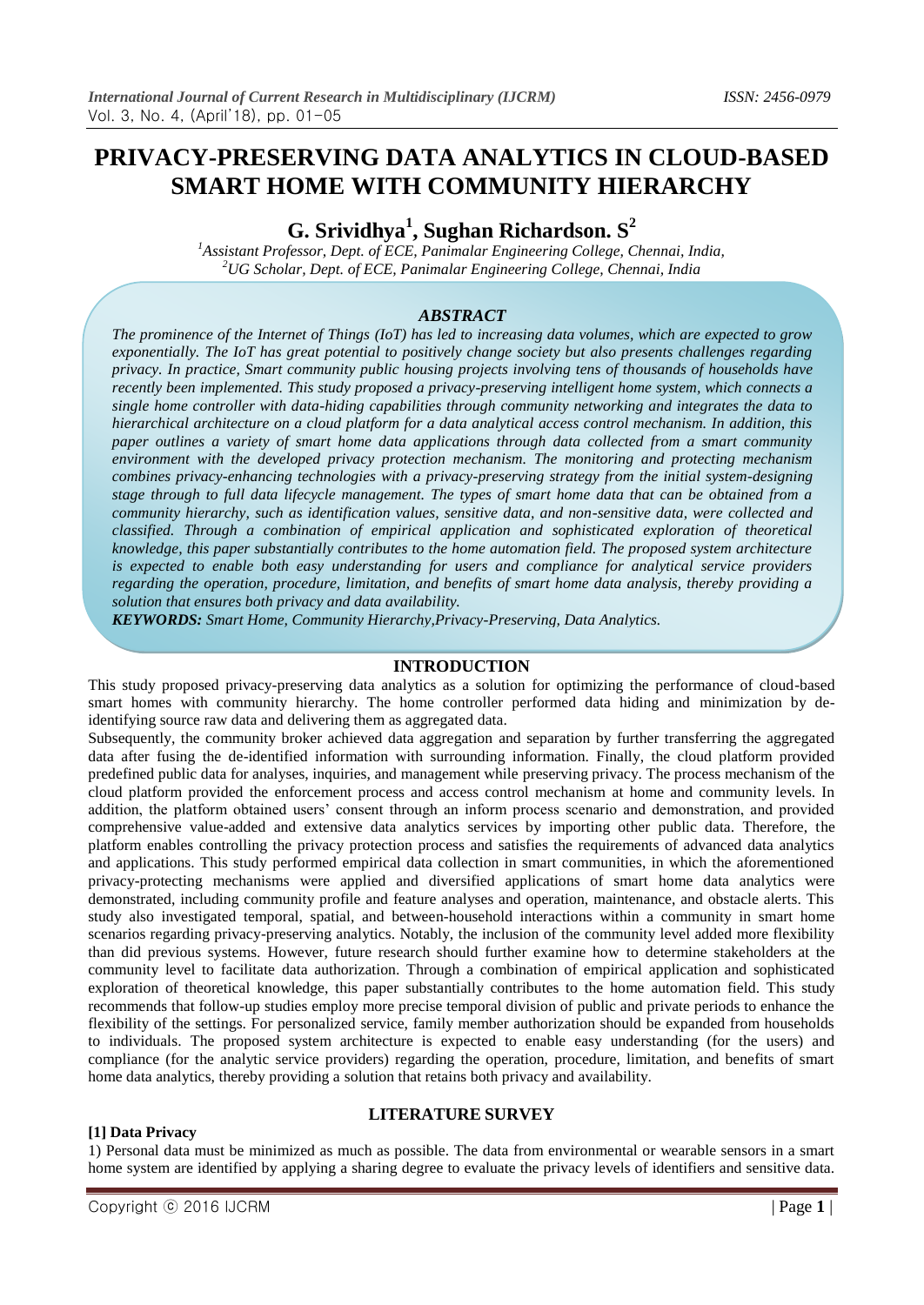# *PRIVACY-PRESERVING DATA ANALYTICS IN CLOUD-BASED SMART HOME WITH COMMUNITY......*

Filtering data,defining control parameters, and deleting unnecessary information should be done before implementing the smart home system. An intuitive method to do so is to hide the interaction between personal data and other data should be hidden from the clear text. For example, information about family members or household can be masked through re-encoding or encrypting to avoid directly identifying personal information, thereby achieving anti-tracking. Data segmentation is an advanced method of data protection; this involves partitioning data, such as personal health care information, home security status, and energy management, to implement distributed processing through decentralized archiving and analysis.

2) Data aggregation is another common method for data privacy protection. Aggregated statistics can be compiled per family unit by time division, which is a meaningful unit specifically for energy billing.Notably, personal information should be handled with the highest level of aggregation and the least number of details to inhibit usability trade-off. The phases of value chain analysis, including data collection, curation, storage, and data use, are continually examined through key privacy-by-design strategies. Meanwhile, the in-depth analysis of key principles and technologies required for information and communication technology and IoT environments are conducted during the implementation of smart home management systems.

#### **[2]Privacy-Enhancing Technologies**

1) Conventional techniques for data privacy processing consist of encryption and data hiding. However, because of the emergence of data mining research, various other techniques have been developed to improve conventional resourcelimited IoT devices and optimize smart home systems and smart meters. Anonymity technologies achieve deidentification of identifiers through random replacement or pseudonymization; furthermore, when other sensitive data are involved, anonymity technologies also apply a series of k-anonymity technologies to protect complete data sets by reducing column precision or releasing merely a portion of sampled data. As discussed previously, the accuracy of smart home data should be considered when smart home system users perceive that the benefits of the IoT services exceed the risk of privacy loss.

2) During the evolution of privacy-preserving data mining and publishing methods, data with noise addition frequently reflected poor distributions of the initial data, leading to poor prediction efficiency. Later, differential privacy was developed to preserve the statistical properties of the protected data and minimize the effect of predictability. Conventionally, statistical disclosure controls (SDC) are commonly used by government agencies to aggregate industrial and demographic statistics; however, advanced SDC applications in smart home systems must consider granular solutions suitable for various scenarios without disrupting the data.

#### **[3]Process Mechanism**

1) As noted, privacy by design must be integrated in the initial designing phase of smart home systems. When the data privacy classification is completed, privacy-enhancing technologies are applied at various stages of the chain analysis. Consequently, those who control the data obtain the smart home system users' confidence by fulfilling their obligations regarding data protection, which is an essential element for popularizing IoT smart home services.

2) During the system design and construction stage, smart home systems must not only provide a transparent mechanism to properly notice users, but also enable the users to express consent and withdraw (the necessary basis of personal privacy protection). In addition, to ensure accountability and compliance, the overall system must possess enforcement and display tools such as automation policies. Current smart home systems lack simple mechanisms for users to understand and adopt the services. Thus, recent studies on building privacy protection into consumer electronics have comprehensively examined the life cycles of data security from network environments and hosting devices to applications and services related to business logic middleware, particularly the need of multilevel queries for smart home data analytics. At the application level, the fine-grained access control of privacy protection is required to provide end-to-end monitoring mechanisms of integrated data privacy protection.

## **PROPOSED SYSTEM**

#### *A.OVERALL SYSTEM ARCHITECTURE (THREE-LAYERED HIERARCHICAL ARCHITECTURE)*

This study proposed a privacy-preserving smart home system, which connected a single home controller with data-hiding capabilities through community networking and integrated the data to a hierarchical architecture on a cloud platform for data analytics access control mechanism. The community broker not only performed home- and community-level data separation and aggregation but also supported the functions of the surrounding environmental data being imported to enrich data analytics. Moreover, the cloud platform provided public access to data analytics, queries, and management. Privacy preservation was then achieved by integrating informing, enforcement and a finegrained access control mechanism of the communities and homes. By integrating its global services and open data, the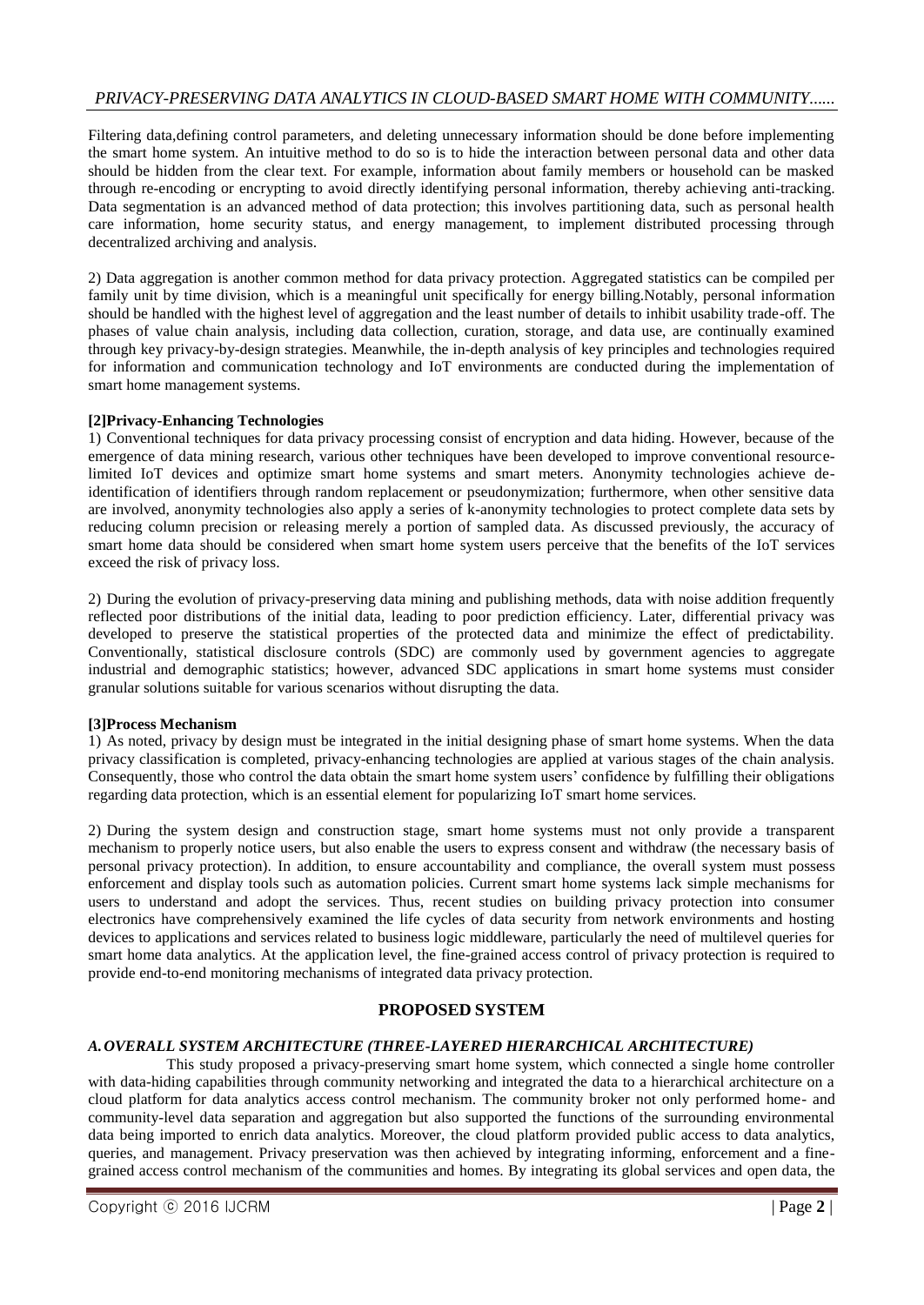platform provided overall value-added and extended data analytics services.

#### *B. PROPOSED SYSTEM ARCHITECTURE*

The main privacy-protecting functions of the home controller comprise predefining source data format, data hiding, and data minimization. By de-identifying data at the home level, the home controller protects personal data in the household and forms the basis of overall privacy protection. The community broker provides privacy protection in community and home levels through data separation, aggregation, and fusion. Furthermore, by integrating the environmental and geographical attributes of the vicinity, including the subsystems of buildings and community surroundings (e.g., central monitor and control, surveillance, vehicle charging, and digital signage systems), the community broker enriches the implications of data analytics and achieves community profile and feature analysis, operation and maintenance, and obstacle alarming. The cloud platform integrates the enforcement process, access control mechanism, informing process scenario, and demonstrations at the community and home level to process privacy protection. In addition, the platform provides access to predefined public information for analysis and management services. Other globally public information (e.g., characteristics of administrative areas, traffic and police information, energy contract management, weather, and air quality) are also introduced to achieve extended data analytics services such as comparison of traffic information.

## **RESULTS & DISCUSSION**

This section describes the applications of the proposed statistical management service, which organizes public information (predefined at various levels) and conducts data analytics and application upon authorization. The public information available on the cloud platform includes aggregated statistical reports and the percentage of usage of each function. In addition, based on the comparison of profile features in various communities, applications such as traffic police patrol scheduling can be developed. User interfaces can be optimized accordingly to enhance the convenience and applicability of smart home services in individual communities. Later, upon user consent, the data collected from homes and communities can be used to develop and implement new applications, such as global cross-region tracking of registration plates, early detection and prevention of obstacles, and personalized recommendations for households. The analytical results of various data as well as the temporal and spatial privacy interaction between community households are described as follows.

#### **[1] Public Information Inquiry and Management Services and Advanced Applications of Authorized Data**

According to the characteristics of smart home applications, the top three items are Homepage (default option for standby mode), Community Information Data processing in the community broker. Data transformation and access control on the cloud platform and Video Intercommunion (essential module in community life). These observations inspire the addition of announcement marquees to the Homepage, and development of online-to-offline community commerce in the future.. In order to emphasize the different habits, the most common items were discarded from the graph. Notably, among older communities, more space is accompanied by more devices that must be controlled, especially the combinations of Single Controls and Scenario Control. By contrast, in newer communities with undeveloped nearby environments, people are more concerned about security for the Community Video item.. In particular, the grouping result recommends a mix of the Scenario/Control and Environment/Energy categories to simplify user interfaces; the Gas Meter Report item is also moved to the top of the Constructor Area. These authorized insights can be useful for providing personalized recommendations or schedule services for user experience optimization.

#### **[2] Interaction between the Temporal and Spatial Aspects of Privacy Management in Community Households**

In a smart home environment, time is fixed and finite for every household, whereas the space is dynamic (e.g., spatial deployment varies by household). However, data analytics requires user interaction to generate value, thereby generating privacy protection. In other words, the basic privacy of personal activities must be protected by clustering the activities into larger units (e.g., hour, day, and week) while the seemingly public and consistent time tracks user

activity by exact seconds. Conversely, the fixed spatial settings of the originally private space standardize the analytical aspects of every household, thereby maintaining the basic spatial privacy of each household. However, when the smart home environment was extended to community operations, space became the fixed and public component (e.g., community activity room), whereas the seemingly stable schedules of regular working hours needed privacy protection for security considerations (e.g., security guard patrol hours). Although the actual spatial configuration and various operating time of diverse communities exhibited relatively low considerations of personal privacy, the overall application could still prevent information leaks from critical security areas (e.g., front and rare entrances and the power system space).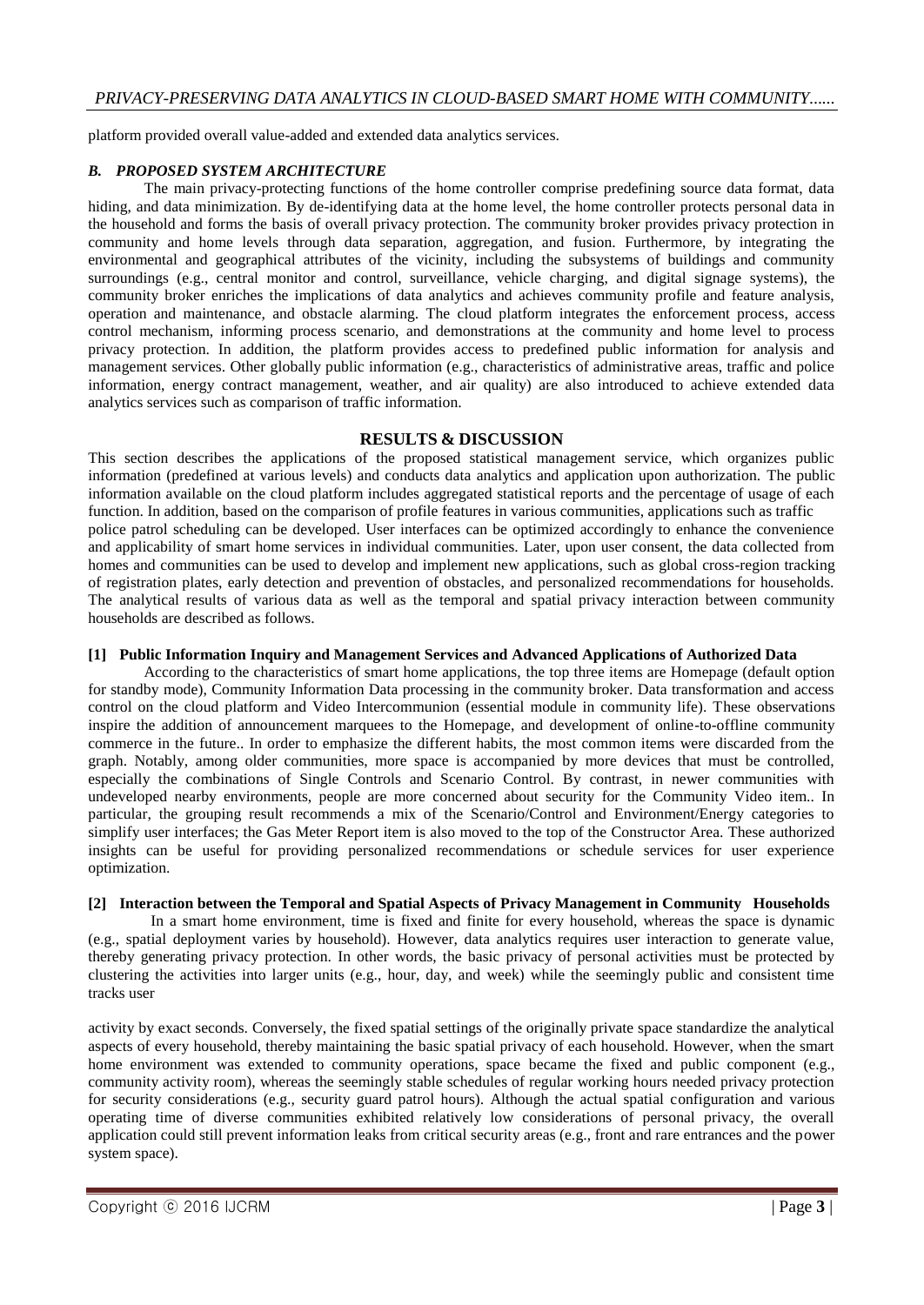# *PRIVACY-PRESERVING DATA ANALYTICS IN CLOUD-BASED SMART HOME WITH COMMUNITY......*

Moreover, the system could achieve effective scheduling of the security patrol or optimization of the power supply system according to the community attributes. The cloud platform provided the predefined and public statistical and analytical information together. This heterogeneous combination of open data may generate unexpected analytical results with serendipity. In addition, with user consent, advanced private data can be analyzed using numerous existing study results, thereby providing households additionally in-depth data analyzing services.

This study had some limitations. First, in addition to the annual, seasonal, and monthly statistical analyses on the cloud platform, the weekly, daily, and hourly scales could have been further divided for the default scale. For example, time fragmentation can provide information for a detailed analysis by dividing days of week into weekdays and holidays, and hours into public and private periods (e.g., early morning hours when every family member is present before leaving for work and school; morning hours with few family members in presence, except housewives, older people, and young people; evening hours when family members return home; and the inactive night hours of sleep periods). Similarly, in addition to interface recommendations.



## **APPLICATION DEVELOPMENT**

The primary motive for the application development is that to provide encryption for the host as their URL can be accessed by any other third party host so in this case an application is developed for different operating systems. Creating application allows the user to use their appliances in a more secure way as the host will not be provided with any URL instead the application will be provided so that their corresponding loads can be controlled under their supervision.

#### **REFERENCES**

- [1] Turner, J. F. Gantz, D. Reinsel, and S. Minton, "The digital universe of opportunities: Rich data and the increasing value of the internet of things," Apr. 2014. [Online]. Available: https://www.emc.com/leadership/digital-universe/ 2014iview/index.htm
- [2] G. Ramamoorthy, "IoT Drives Innovation in the Semiconductor Industry," Jul. 2015. [Online]. Available: https://www.gartner.com/webinar/3071623
- [3] S. Kong, Y. Kim, R. Ko, and S. K. Joo, "Home appliance load disaggregation using cepstrum-smoothing-based method," *IEEE Trans. Consumer Electron.*, vol. 61, no. 1, pp. 24–30, Feb. 2015.
- [4] J. Han, C. S. Choi, W. K. Park, I. Lee, and S. H. Kim, "Smart home energy management system including renewable energy based on ZigBee and PLC," *IEEE Trans. Consumer Electron.*, vol. 60, no. 2, pp.198–202, May. 2014.
- [5] J. Han, C. S. Choi, W. K. Park, I. Lee, and S. H. Kim, "PLC-based photovoltaic system management for smart home energy management system," *IEEE Trans. Consumer Electron.*, vol. 60, no. 2, pp. 184– 189, May. 2014.
- [6] T. Kim, H. Park, S. H. Hong, and Y. Chung, "Integrated system of face recognition and sound localization for a smart door phone," *IEEE Trans. Consumer Electron.*, vol. 59, no. 3, pp. 598–603, Aug. 2013.
- [7] J. Wang, Z. Zhang, B. Li, S. Lee, and R. Sherratt, "An enhanced fall detection system for elderly person monitoring using consumer homenetworks," *IEEE Trans. Consumer Electron.*, vol. 60, no. 1, pp. 23–29, Feb. 2014.
- [8] H. Y. Tung, K. F. Tsang, H. C. Tung, K. T. Chui, and H. R. Chi, "The design of dual radio ZigBee homecare gateway for remote patient monitoring," *IEEE Trans. Consumer Electron.*, vol. 59, no. 4, pp. 756– 764, Nov. 2013.
- [9] K. Rose, S. Eldridge, and L. Chapin, "The Internet of Things: An Overview," Oct. 2015. [Online]. Available: https://www.internetsociety. org/doc/iot-overview
- [10] B. Lee, J. Byun, M. I. Choi, B. Kang, and S. Park, "Degradation diagnosis system of photovoltaic panels with mobile application," *IEEE Trans. Consumer Electron.*, vol. 60, no. 3, pp. 338–346, Aug. 2014.
- [11] C. H. Tsai, Y. W. Bai, M. B. Lin, J. Rong, and Y. W. Lin, "Design and implementation of a PIR luminaire with zero standby power using a photovoltaic array in enough daylight," *IEEE Trans. Consumer Electron.*, vol. 59, no. 3, pp. 499– 506, Aug. 2013.
- [12] Y. M. Wi, J. U. Lee, and S. K. Joo, "Electric vehicle charging method for smart homes/buildings with a photovoltaic system," *IEEE Trans. Consumer Electron.*, vol. 59, no. 2, pp. 323–328, May. 2013.
- [13] J. Byun, S. Park, B. Kang, I. Hong, and S. Park, "Design and implementation of an intelligent energy saving system based on standby power reduction for a future zero-energy home environment," *IEEE*
- [14] *Trans. Consumer Electron.*, vol. 59, no. 3, pp. 507– 514, Aug. 2013.

Copyright ⓒ 2016 IJCRM | Page **4** |